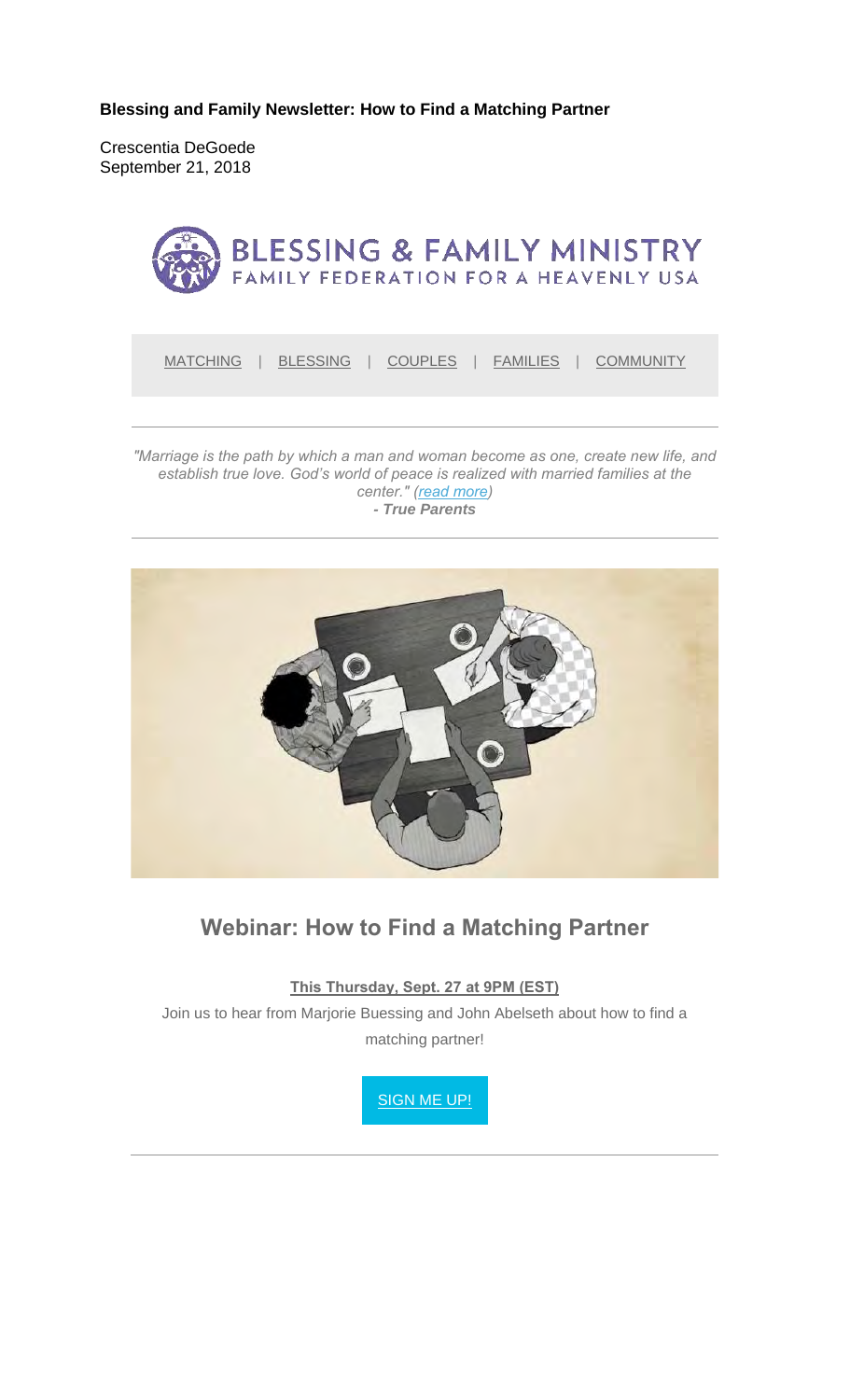

## **Save the Date! Energize Couples Retreat**

### **Dec. 7-9 • Poconos, Pennsylvania**

Three days for just you and your spouse in the Pocono Mountains to refresh your marriage!

LEARN MORE



# **2018 Autumn Hyojeong Cheongpyeong Special Great Works**

#### **Oct. 19-21**

The highly-anticipated annual Autumn Hyojeong Special Great Works festivities will take place on Oct. 19-21!

LEARN MORE



## **Article: Making Time for Your Spouse Will Improve Your Marriage**

Mark Gungor reminds us that we can't have a good marriage unless we spend time with the person we're married to!

### READ ARTICLE



## **Article: What's Your Parenting Style?**

#### **By Myrna Lapres**

Here's how to increase your odds of raising resilient individuals by guiding your children with lots of empathy and natural consequences...